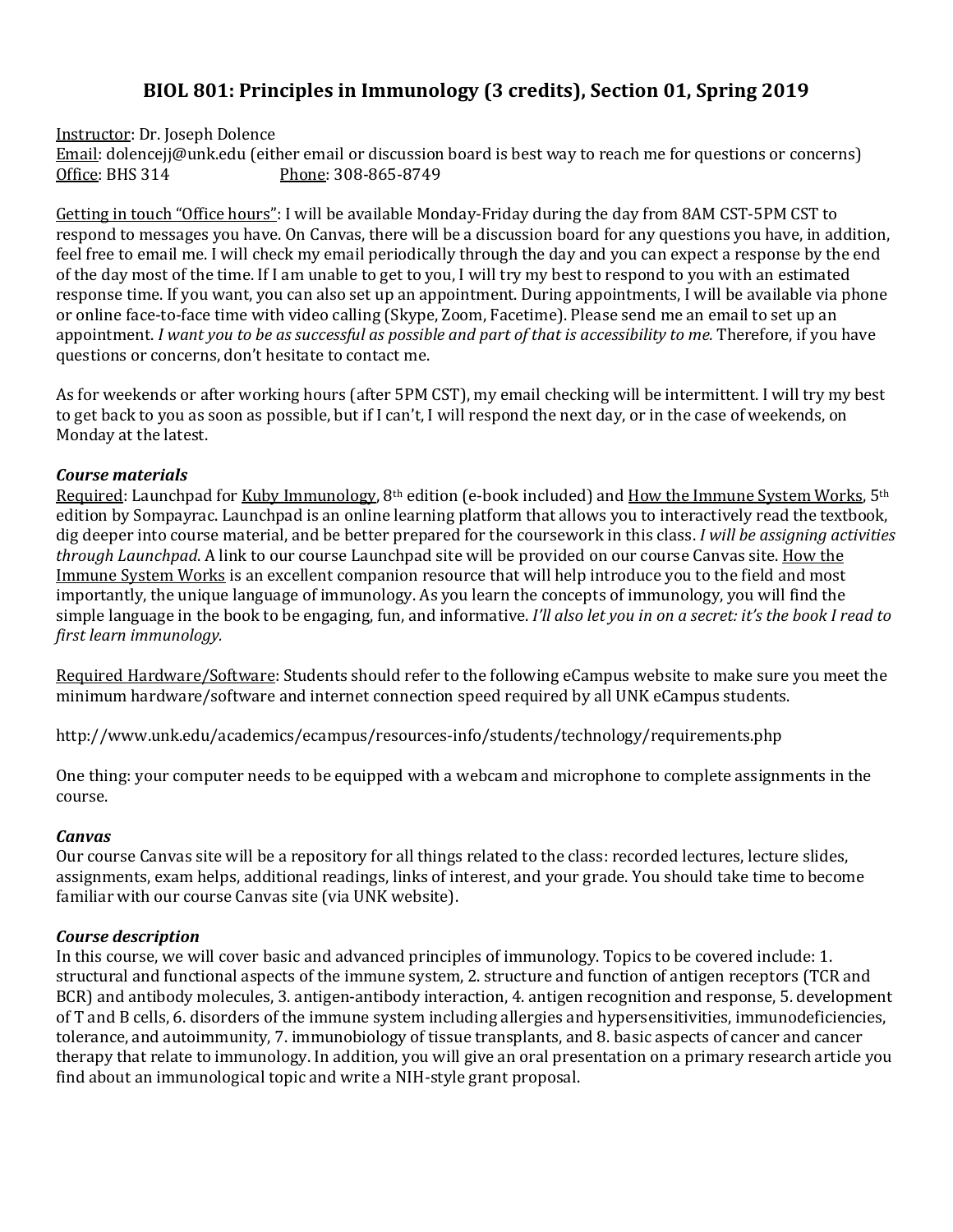# *Course objectives*

The following objectives will be met upon successful completion of this course:

- 1. A greater understanding of basic and advanced principles of immunology, specifically about the following topic areas: The structural and functional aspects of the immune system; Structure and function of antigen receptors (TCR and BCR) and antibody molecules; Antigen-antibody interaction; Antigen recognition and response; Development of T and B cells; Disorders of the immune system including allergies and hypersensitivities, immunodeficiencies, tolerance, and autoimmunity; Immunobiology of tissue transplants; Basic aspects of cancer and cancer therapy that relate to immunology.
- 2. You will gain experience in analyzing and presenting the findings on a primary literature article about an immunological topic.
- 3. You will increase your understanding of experimental design, scientific writing, and ultimately, learn how to most effectively communicate why you should be given financial resources to study the area of immunology in which you are interested through writing a NIH-style grant proposal.

### *Course Schedule and Video Lecture Schedule*

Please see calendar for the schedule of all our lectures, assignments, exams, other important dates, etc. Also take note of the video lecture schedule document. You are responsible for watching the videos by the end of the week and completing required assignments. The lecture schedule for the course is tentative. We will adjust as necessary.

### *Attendance*

### Course policy

Because this is an online course, attendance means viewing all of the lectures and participating in the course. Failure to participate in the course to the best of your ability will result in lower comprehension of course material and a lower grade. Weekly discussion boards will be assigned on topics from lecture and other course materials, so failure to participate in these discussions will significantly impact your ability to learn the material and perform well in this course.

#### University policies and guidelines

Student attendance in online courses is defined as active participation in the course. Online courses will, at a minimum, have weekly mechanisms for student participation, which will be documented by any or all of the following methods: discussion board, assignments, quizzes, etc. Students are responsible for informing the instructor about their absence from class and for completing assignments given during their absence.

#### *Grading for BIOL 801 Graduate*

| Three 100-point exams                         | 300 points     |
|-----------------------------------------------|----------------|
| Final exam                                    | 150 points     |
| Four 25-point problem sets                    | 100 points     |
| Weekly discussion participation (10 pts/week) | 150 points     |
| Launchpad quizzes (1 for each chapter)        | 95 points      |
| Launchpad LearningCurves (1 for each chapter) | 95 points      |
| Literature oral presentation                  | 60 points      |
| Grant proposal written assignment             | 100 points     |
| Total:                                        | $1,050$ points |

Letter grades will be determined by the percent of the total possible points you earn:  $A = 92\%$  or better,  $B = 82$ -88%,  $C = 72-78$ %,  $D = 60-68$ %, and  $F = 59$ % or less. "+" or "-" extensions are added based on where scores fall between these grades and whether grades show improvement during the semester. For example, if you have a 92% at the end of the semester, you will get an A. If you have  $89.2\%$ , you might get an A- or a B+.

**Student academic workload policy**: One credit is defined as: 1. Not less than one class hour of classroom or direct faculty instruction and a minimum of two hours out of class student work each week for approximately fifteen weeks for one semester credit hour of credit. 2. At least an equivalent amount of work as outlined in 1. above for other academic activities as established by the institution including laboratory work. Alternative explanation (with less legalese): one credit is defined as equivalent to an average of three hours of learning effort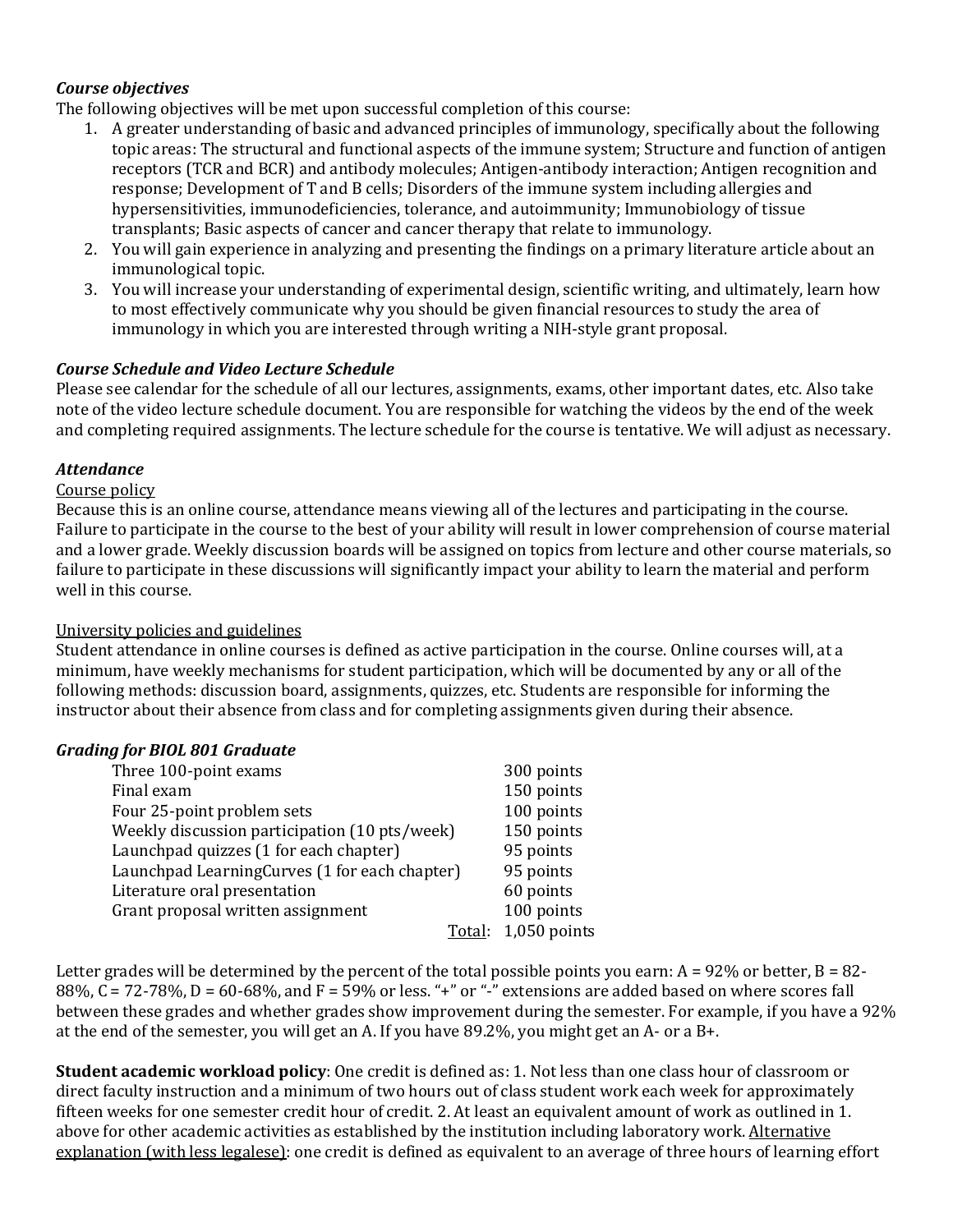per week (over a full semester) necessary for an average student to achieve an average grade in the course. Therefore, expect to spend an additional two hours a week on course work outside the classroom for every hour in the classroom or laboratory. More information can be found under the *Semester Credit Hour Definition* on the following website: https://catalog.unk.edu/undergraduate/academics/academic-regulations/student-load/

# *Coursework*

**Exams**: There will be four exams during the semester. The due dates of the first three exams are: **Friday**, **February 1, Friday, March 1, and Friday, April 5.** The cumulative final exam will be due on **Wednesday, May 1. Exams must be turned in by 5PM CST on due date.** Instructions on how to complete the exams and turn them in will be posted to Canvas.

**Problem sets** will be assigned throughout the semester. Problem sets are due by 5PM CST (check course calendar).

**Weekly discussion boards** will be assigned throughout the semester on Canvas. These boards will be a great way to breakdown and dive deeper into course content. Each week, a new topic will be examined based on the topic we are covering. Instructions for how to participate in these discussions will be posted to Canvas.

**Launchpad LearningCurves and Quizzes** will be assigned for each chapter. LearningCurves and quizzes will be each worth 5 points. Over the semester, each of these exercises will equal 95 points. Once you sign into Launchpad, these assignments are listed on the site for you to complete. *LearningCurves*: interactive quizzes that allow you to test your knowledge of chapter material without the stress of a formal quiz. LearningCurves will ask you questions based on the reading, and you will answer them to earn points in the exercise. If you don't know the answer, don't worry, it even has a link for you to find the answer in the e-book with no penalty! Once you get the required point total, it will put 5 points in the gradebook. The goal of these is for you to prepare for lecture ahead of time to enhance understanding during lecture! Each of you should earn 100% of the LearningCurve points  $\rightarrow$  it's about reading and effort! *Quizzes*: test your comprehension of the material and will be assigned for each chapter. Check course calendar and Launchpad for due dates for both LearningCurves & quizzes.

**Oral presentations**: Each of you will select a primary literature paper about an immunological topic of your choice and record a 30-minute presentation using the video recording software found in Canvas (VidGrid). Part of your grade will be participating in a discussion board about the presentations. The specifics of this assignment will be found on the course Canvas site.

**Grant proposal written assignment:** During the semester, you will conceive, design, and write a NIH-style grant proposal to study a topic related to immunology. In this way, you will increase your understanding of experimental design, scientific writing, and ultimately, learn how to most effectively communicate why you should be given financial resources to study the area in which you are interested. A draft of your proposal is due **Monday, March 11**, with the final draft due on **Friday, April 12**. More details about this assignment will be provided on the course Canvas site.

# *Assignment policies*

You will submit your assignments via links on Canvas. For each particular assignment, I will dictate what kind of file you are to upload. Most of the time it will be either a Word, Excel, PowerPoint, or PDF file. While I will accept files emailed to me, my strong preference is for you to upload them to Canvas. Please name your files starting with your last name so it is easy for me to track your assignments (e.g. Dolence Assignment 1).

Late assignments will be accepted, with penalty based on how overdue the assignment is. Any late assignment will be deducted 10% per day it is late, and after 4 days (so at the start of day 5), a zero will be given for the assignment.

# *Make-up work*

Because this is an online course, you should be able to work around your schedule to complete coursework. However, if there is an extenuating circumstance that requires you to miss a due date, **please talk to me**. I will work with you if something happens to you that is due to unavoidable or legitimate circumstances.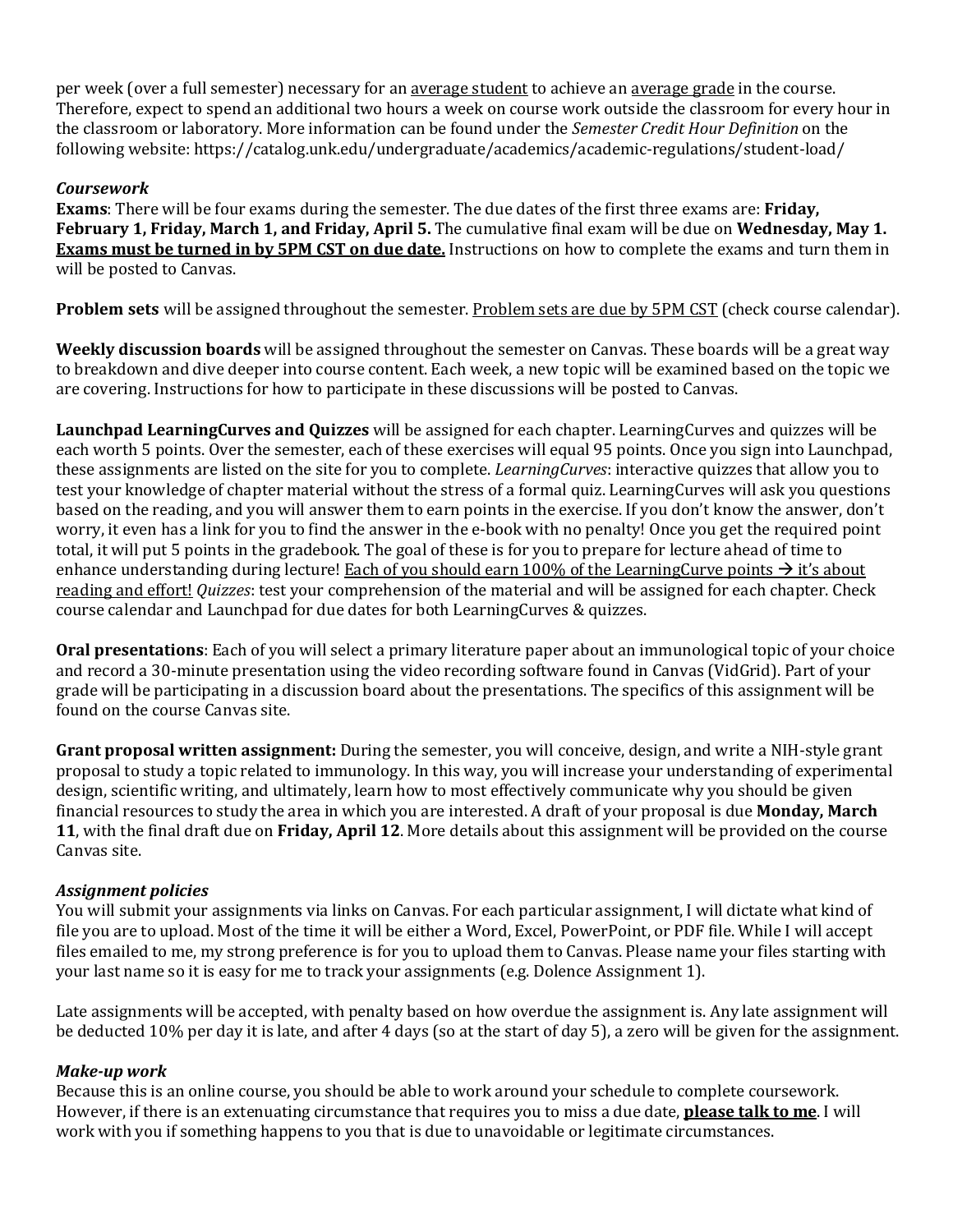# *Classroom Expectations*

The following guidelines will help your work more efficiently in this course. Please carefully review these guidelines and follow them.

- 1. You are expected to maintain academic integrity in this course according to the student academic behavior standards. For further details take a look at: Undergraduate Student Policies and/or Graduate Student Policies OR read what I wrote above!
- 2. Keep up with the readings. You will have chapters, modules, discussion postings, and e-mail messages to read for the class. As with any learning experience, the more you are able to put into reading, thinking, and applying the material in this course, the more you will get out of the course.
- 3. Be prepared to spend at least  $6 9$  hours per week working on this course. If you are less experienced with online learning, and/or less experienced with the content of this course, expect to spend more hours per week to participate fully.
- 4. Don't turn in late assignments. Late submissions will result in a lower grade.
- 5. Don't miss a quiz or exam. Missed quizzes or tests without instructor approval will not be retaken. If you are going to miss a quiz or exam, let me know immediately!
- 6. Work with others. You are required to make every effort to work effectively and promptly with others in your groups and discussion boards. Fair criticism of your failure to work effectively with others may significantly affect your collaboration and grade.

# *Academic Integrity Policy*

The maintenance of academic honesty and integrity is a vital concern of the University community. Any student found in violation of the standards of academic integrity may be subject to both academic and disciplinary sanctions. Academic dishonesty includes, but is not limited to, the following:

- 1. **Cheating**: Copying or attempting to copy from an academic test or examination of another student; using or attempting to use unauthorized materials, information, notes, study aids or other devices for an academic test, examination or exercise; engaging or attempting to engage the assistance of another individual in misrepresenting the academic performance of a student; or communicating information in an unauthorized manner to another person for an academic test, examination or exercise.
- 2. **Fabrication and falsification**: Falsifying or fabricating any information or citation in any academic exercise, work, speech, test or examination. Falsification is the alteration of information, while fabrication is the invention or counterfeiting of information.
- 3. **Plagiarism**: Presenting the work of another as one's own (i.e., without proper acknowledgment of the source) and submitting examinations, theses, reports, speeches, drawings, laboratory notes or other academic work in whole or in part as one's own when such work has been prepared by another person or copied from another person.
- 4. **Abuse of academic materials and/or equipment**: Destroying, defacing, stealing, or making inaccessible library or other academic resource material.
- 5. **Complicity in academic dishonesty**: Helping or attempting to help another student to commit an act of academic dishonesty.
- 6. **Falsifying grade reports**: Changing or destroying grades, scores or markings on an examination or in an instructor's records.
- 7. **Misrepresentation to avoid academic work**: Misrepresentation by fabricating an otherwise justifiable excuse such as illness, injury, accident, etc., in order to avoid or delay timely submission of academic work or to avoid or delay the taking of a test or examination.
- 8. **Other Acts of Academic Dishonest**y: Academic units and members of the faculty may prescribe and give students prior written notice of additional standards of conduct for academic honesty in a particular course, and violation of any such standard shall constitute the Code.

Under Section 2.9 of the Bylaws of the Board of Regents of the University of Nebraska, the respective colleges of the University have responsibility for addressing student conduct solely affecting the college. Just as the task of inculcating values of academic honesty resides with the faculty, the college faculty are entrusted with the discretionary authority to decide how incidents of academic dishonesty are to be resolved. For more information, please visit UNK's Procedures and Sanctions for Academic Integrity (https://www.unk.edu/offices/reslife/